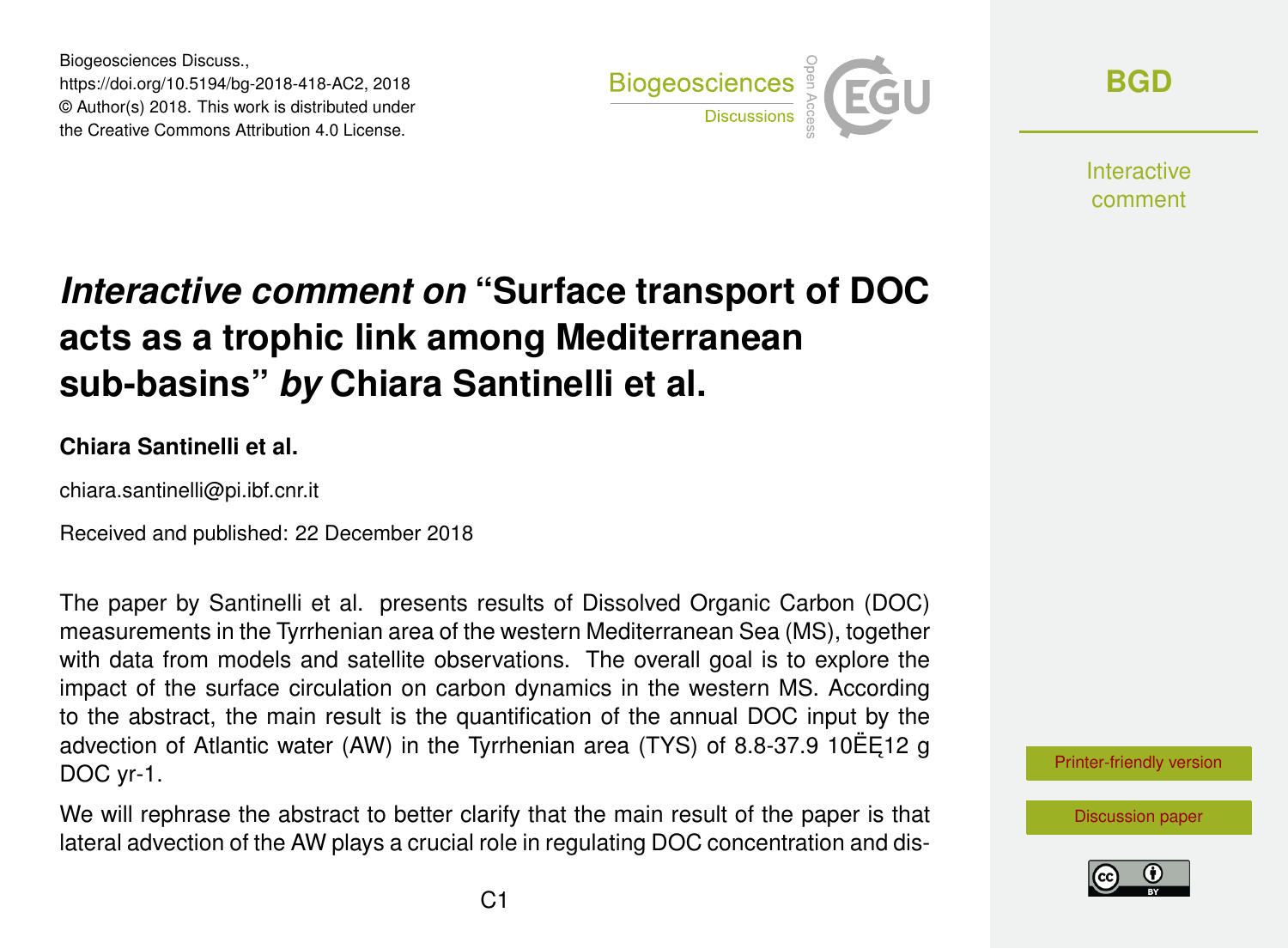tribution in the Tyrrhenian Sea and that horizontal transport of DOC into the Tyrrhenian Sea is of the same order of magnitude, or even larger, than the in-situ DOC production. Our study addresses this process for the first time in the Mediterranean Sea. The small size of the basin allows for short transfer times which, in turn, favors the preservation of the DOC stock produced elsewhere. However, this transfer may be important also in other regions of the oceans. In this scenario surface advection may set up, via horizontal transfer, a sort of compensation among regions with different trophic regimes, smoothing trophic gradients. We believe that understanding these transport processes is a crucial and preliminary step to understand and quantify all the other processes (biological, chemical, geological) that influence DOC distribution on a variety of timescales.

Although it could be true that the advection of AW may play a crucial role in shaping DOC distribution in the TYS, I found the main result highly speculative and the paper although short, not well structured. I therefore will not recommend his publication in BG.

We definitely disagree with the fact that the result is highly speculative. Coupling circulation patterns and transport, derived by a fully validated, basin-scale hydrodynamic model, and repeated DOC data on a 6-station section, we believe that we have provide convincing evidence that AW advection plays a crucial role in shaping DOC stocks and distribution in the basin. Of course, there are uncertainties in the total amounts, which we have discussed in the text but the fact the highest DOC transport is associated to the AW is clearly showed by the data. In addition, this section of the Mediterranean Sea is a very dynamic, but tractable, study site for understanding biogeochemical process that could, in principle, operate over broader scales of time and space. We do not understand either why the paper is not well structured. We agree that some paragraphs might be moved in other sections and that other ones can be improved in clarity, but it is difficult to understand why the paper, after better clarifying the parts that have raised perplexities in the referees, could not be published.

**[BGD](https://www.biogeosciences-discuss.net/)**

Interactive comment

[Printer-friendly version](https://www.biogeosciences-discuss.net/bg-2018-418/bg-2018-418-AC2-print.pdf)

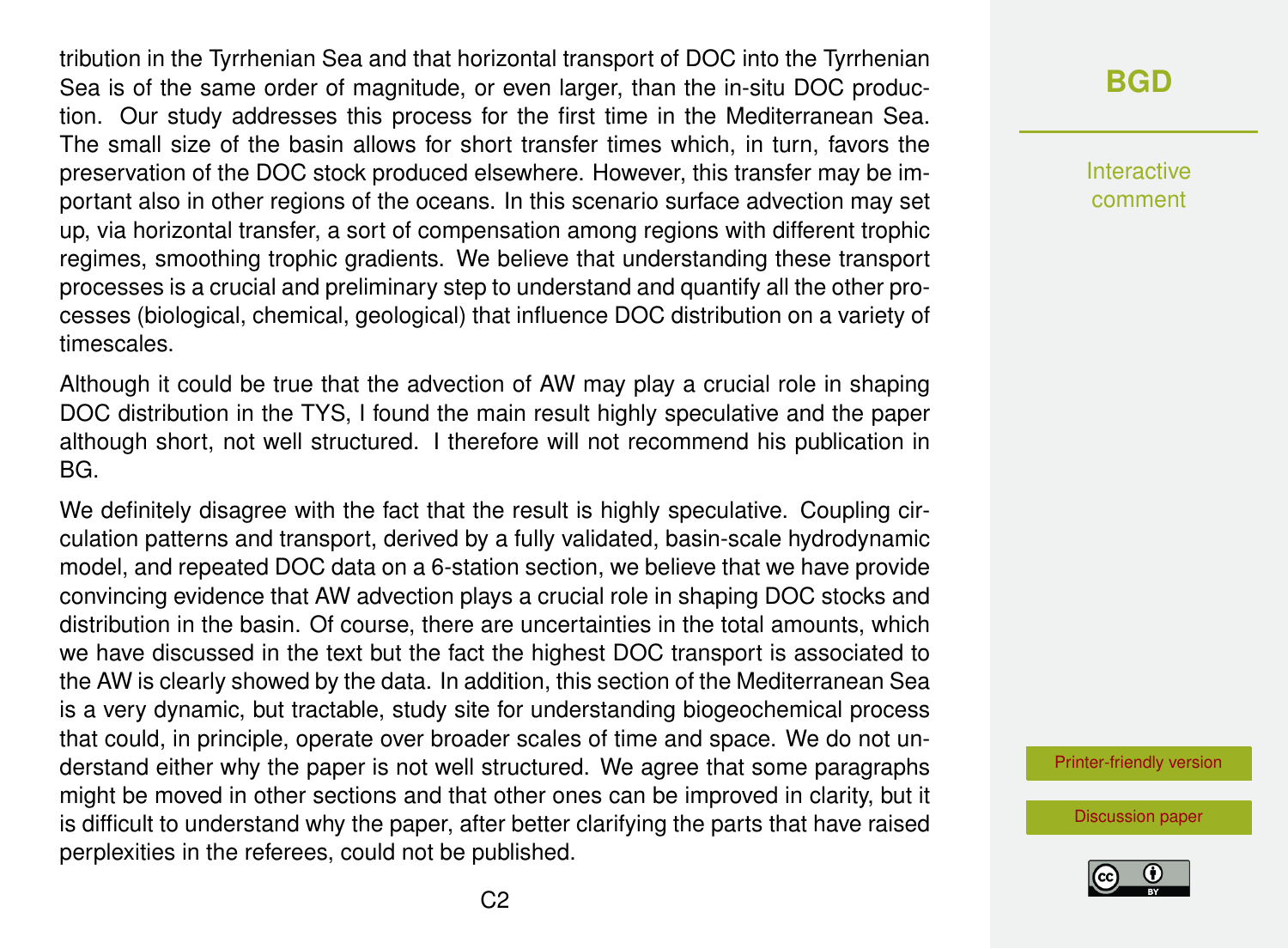I am not convinced that a strategy with a single transect as the one proposed here (Fig. 1) will allow to answer the question of the DOC entrance in the TYS with AW.

We obviously agree with the referee that a larger data set would reinforce our conclusions, but we disagree that a single transect is not the proper sampling scheme when the issues at stake are water and tracers transport. Indeed, Geosecs, WOCE and, more recently, Geotraces have all organized their sampling along 'single' transects. The referee should also acknowledge that our DOC data-set has a good spatial and temporal resolution, compared to what is available in the literature. A DOC data-set with a 6-station section repeated for 8 times in different seasons and years is unique and precious, nothing similar is available for the Med Sea nor for the Oceans. There are fixed stations, that cannot give a 3D idea of DOC distribution. In addition the position of the section is crucial, since it located in an area of the Tyrrhenian Sea where a strong stream of AW of remote origin is present every year, for half of the year. We therefore strongly believe that our data clearly shows the link between DOC surface distribution and AW advection and that this work could be the first one to address this overlooked mechanisms opening to further investigation in the field.

The very simple scheme presented in figure 1 considers no flow in the TYS during the summer periods. In paragraph 3, Line 19, it is indicated:" . . . a global anticyclonic circulation settles in the area, preventing the AW from entering the basin (Fig. 1b)". Paragraph 3.3 line 30, it is indicated: "In summer, the AW does not flow into the TYS. . .". In the 2 cases, there were no references to this statement.

Figure 1 does not present a scheme of the circulation; the white arrows are only added to further highlight the different paths of the AW in winter and summer. We should have better explained the content of this figure in the text. The figure represents a scientific result, since it displays the winter and summer maps of the Absolute Dynamic Topography (ADT; indicated by colors) that we have obtained by averaging over 21 years of AVISO altimeter data (1993-2013), with the corresponding average geostrophic circulations (also derived from the satellite data) superposed. The maps clearly show a

## **[BGD](https://www.biogeosciences-discuss.net/)**

Interactive comment

[Printer-friendly version](https://www.biogeosciences-discuss.net/bg-2018-418/bg-2018-418-AC2-print.pdf)

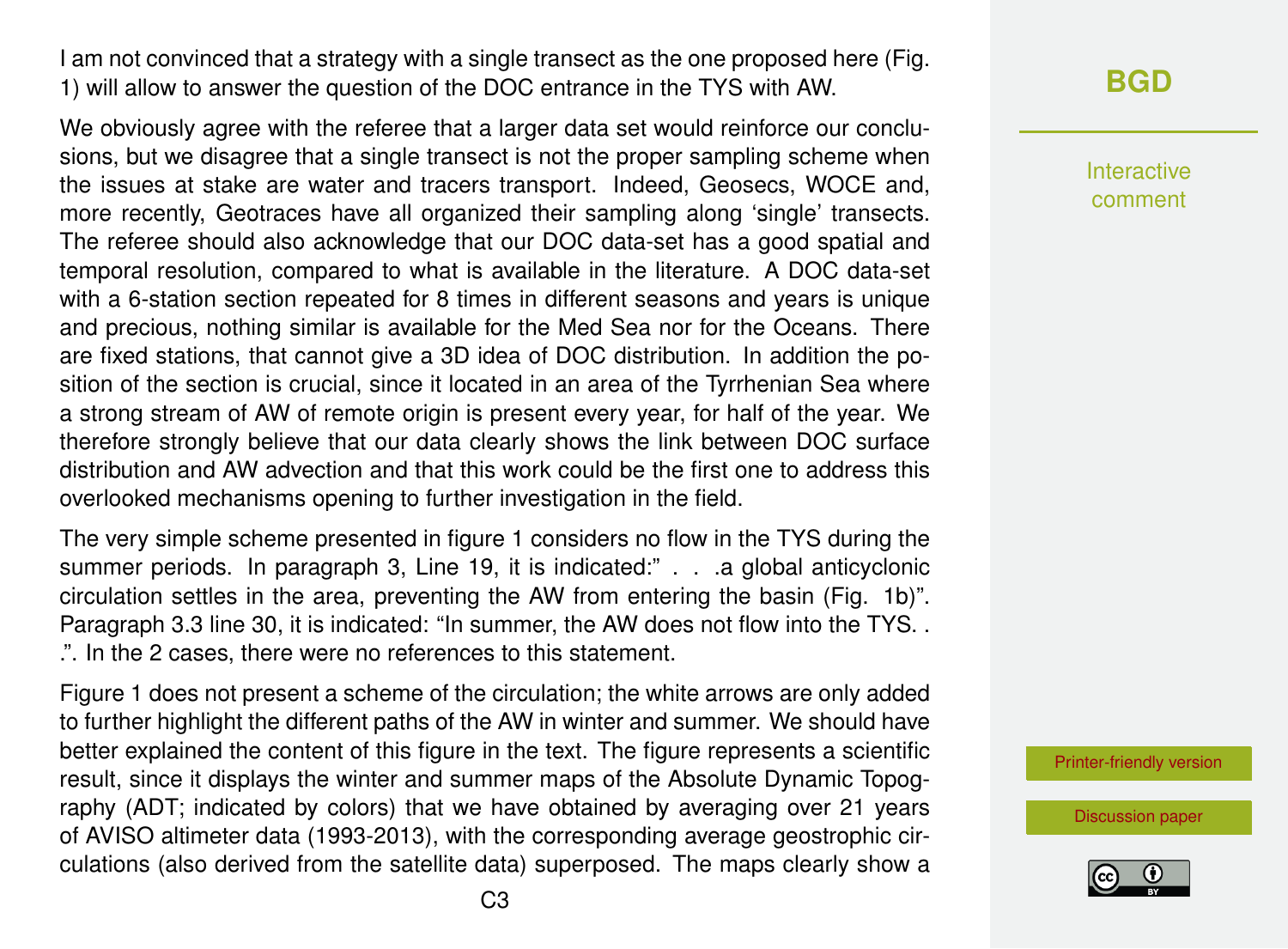robust AW stream circling cyclonically all around the Italian coasts in winter (actually from the end of the autumn to mid spring), which is absent in summer. Looking at individual years, one always gets the same picture. This seasonal difference in the surface circulation of the TYS is known since the seminal works by the Russians in the eighties (e.g., Krivosheya, 1983), and has been further analyzed in more recent investigations (Rinaldi et al., 2010; Iacono et al., 2013; Napolitano et al., 2014)

Nevertheless, the circulation in the Sicily Channel is highly complex and not very well described as documented by several papers (references below) and because it will affect the main result, it appears as a necessary minimum condition (not respected yet) to discuss about this initial postulate and how it may affect the main result.

It is not clear to us why the referee is so concerned about the complexity of the circulation in the Sicily Channel, and which postulate he/she is referring to. The complexity and variability of the circulation in the Sicily Channel does not alter the well-known fact that the AW does not enter the TYS in summer (see previous point). We note that, in any case, the main point of the paper is about what happens in winter and beginning of spring, months in which a robust stream of AW (of the strength of about 1 Sv, according to both observations and numerical results) enters the TYS.

As written before, the paper is not well constructed and can be greatly improved regarding only the form. The beginning of the abstract is not correct for a scientific paper in BG. Many aspects presented in the result section of the paper are not mentioned in the abstract. Are they necessary to answer the central question raised?

We are quite surprised by the statement "Characterizing carbon cycling and redistribution in the ocean is an important issue for Mankind, because it may affect key ecosystem services, e.g., support to climate system and food provision." is not correct for a scientific paper in BG. Carbon cycle is likely the most discussed theme in Earth System Science in the last decades and the main reason is that its dynamics impact, directly or indirectly, several aspects of human life. The statement was made to frame our study **[BGD](https://www.biogeosciences-discuss.net/)**

Interactive comment

[Printer-friendly version](https://www.biogeosciences-discuss.net/bg-2018-418/bg-2018-418-AC2-print.pdf)

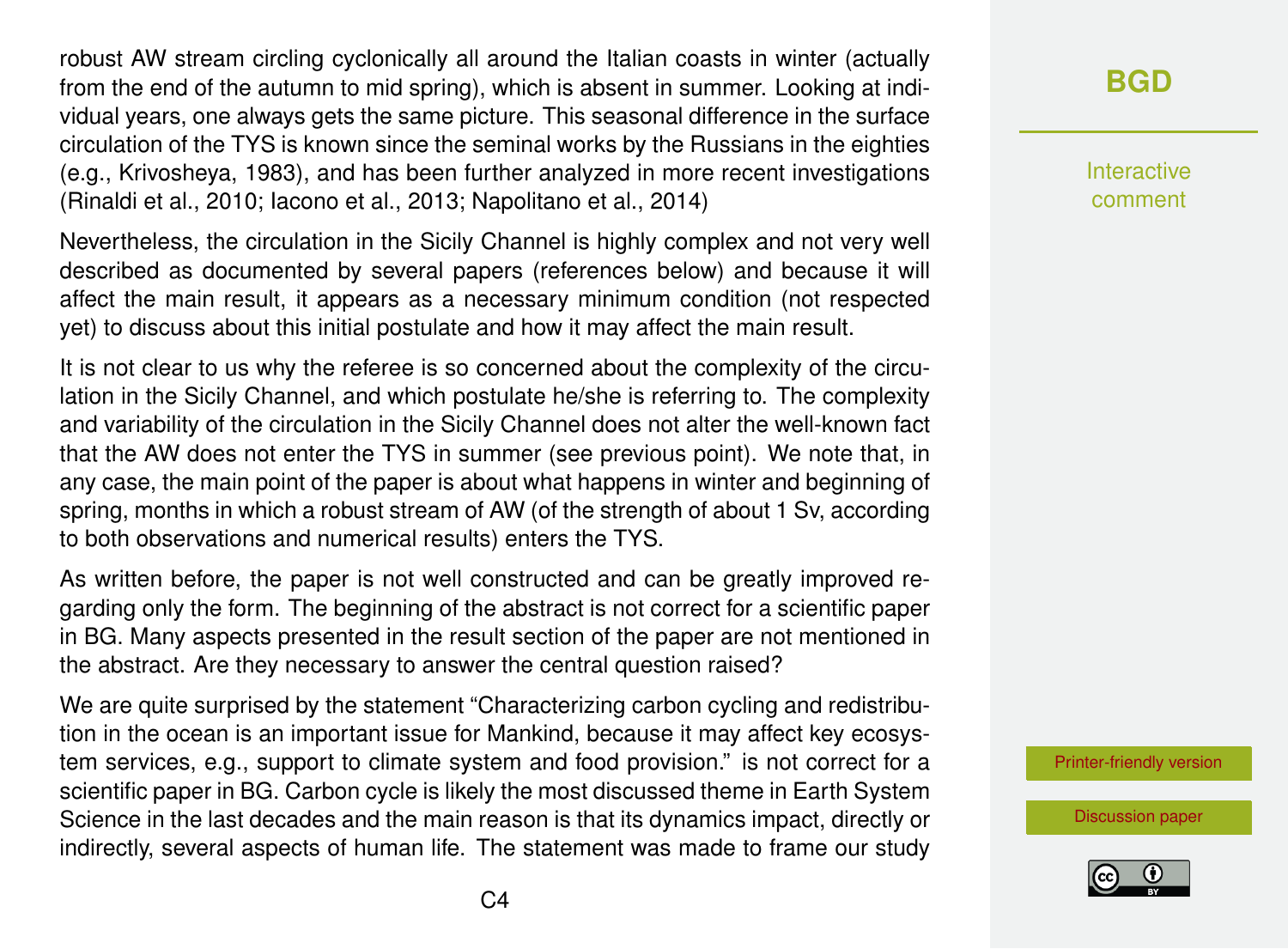in a highly debated issue. Along with the comments of Ref#1 we will rephrase and improve the abstract.

The paper is not easy to follow. Results and discussion are presented together. It seems necessary to present the results in a separate section and to take more attention on the presentation.

We do not understand what the reviewer means with "to take more attention on the presentation of the results", we have the feeling that he/she read the paper very quickly, since all the main results are carefully descripted and presented. We do not understand either why the paper is not well constructed. We decided to keep together results and discussion, because the results are briefly presented in section 3.1, whereas in 3.2, 3.3 and 3.4 we try to combine in-situ data with model results in order to facilitate the discussion of the results. In our opinion, it is therefore helpful for the reader to have data and discussion combined in the same sections. However, if the editor agrees with this comment, it is not a problem to separate results and discussion.

The results section begins by a description of the hydrological context which is not a result from the paper!

As reported in the text, that section was added to recall some basic elements of the surface circulation in the WMED. However, in agreement with this comment we can move this section to the introduction or add a section dedicated to explain in details the main features of the TYS circulation, before the results.

The result section contains some sentences that should appear in the method section. As an example, Line 26: "Doc averages, calculated by vertical integration in the upper 50 m.". It is not at the good place and not well explained. Using vertical integration, it is inventories and therefore it should be expressed in mol m-2, and not average concentrations expressed in  $\mu$ M. This is confusing.

We agree with this comment, the sentence is not clear. The average concentration was

Interactive comment

[Printer-friendly version](https://www.biogeosciences-discuss.net/bg-2018-418/bg-2018-418-AC2-print.pdf)



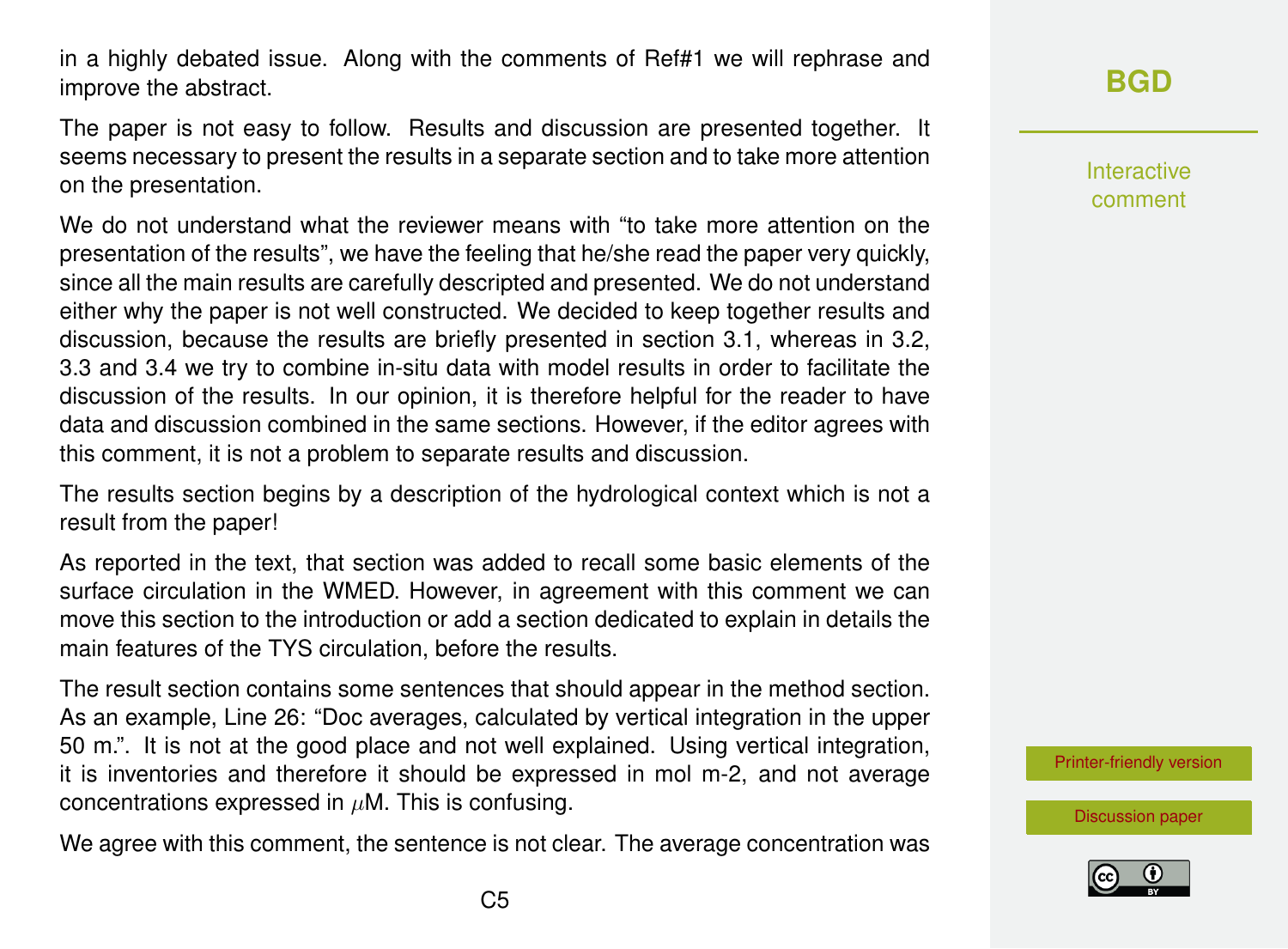calculated dividing the inventories, calculated by vertical integration in the 0-50 m, by the depth (50 m) of the layer. We can easily move this sentence in the material and method section explaining better the calculation.

The discussion should be in a separate section and should focus on some aspects, as for example on the consequence of the simplification used for the seasonal circulation in the Silicy Channel indicating that there was no input of AW in the TYS during the summer periods (Figure 1).

We do not understand why the referee keeps insisting on the role of the Sicily Channel. The fact that the AW cannot penetrate into the TYS in summer is due to the local dynamics of the TYS, since in this season a broad anticyclonic circulation forms in the southern part of the basin (see, e.g, Krivosheya, 1983; Artale et al., 1994; Marullo et al., 1994; Pierini and Simioli, 1998; Korres et al., 2000; Iacono et al., 2013; Napolitano et al., 2014; among others). In any case, what is more important is what happens in winter and spring, when the AW inflow takes place, so we do not see why we should further focus on the summer dynamics and on what happens in the Sicily Channel.

Regarding the presentation, DOC measurements are presented using a color bar on Fig. 2 and with symbols and unexplained ranges on Fig. 3d (70-73  $\mu$ M; 63-64  $\mu$ M; 56-60  $\mu$ M; 47-53  $\mu$ M): why? It is necessary to be consistent in order to help the readers, and, as an example, adding isohalines on a DOC section could may be more helpful to present salinity gradients in the present case.

We totally disagree with this comment. We think that data presentation is consistent, we are just trying to help the readers giving a different way to look at the data. In fig 3d we try to give an integrated view of salinity distribution, current velocity and DOC distribution, in order to show how DOC distribution is shaped by AW flow. Even if we agree that the figure needs a little attention to be understood, it is not so complicated and after a lot of work this was the best way we found to give a complete and integrated view of DOC, salinity and velocity along this section. We are happy to try other

#### **[BGD](https://www.biogeosciences-discuss.net/)**

Interactive comment

[Printer-friendly version](https://www.biogeosciences-discuss.net/bg-2018-418/bg-2018-418-AC2-print.pdf)

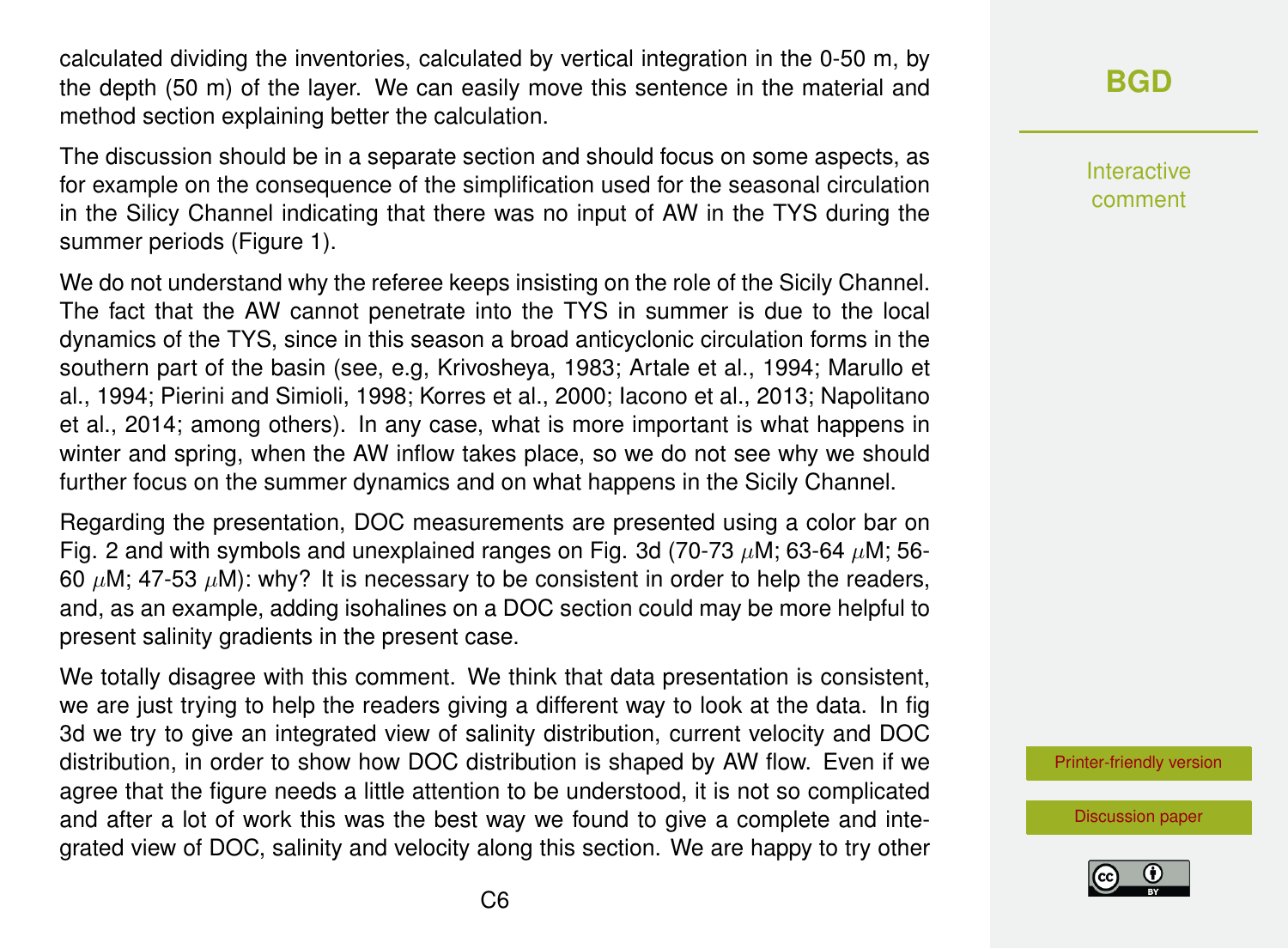way to represent these data if the reviewer gives us a constructive suggestion. In the DOC vertical distribution we added isohalines because they are directly related to the circulation.

Page 5 Line 18: "As previously reported, DOC distribution is markedly different in November 2006 and 2011. Average DOC concentrations (0–50 m) are  $\approx$  6  $\mu$ M lower in 2006 than in 2011, and this difference results in  $\approx$  0.31 mol AlĆu  $\,$ km – 2 reduction in the 0−50 m accumulated stocks (Table 1)". I don't understand. It is lower in 2006 than in 2011, and therefore, it is increasing!?

We do not understand this comment. We say that DOC concentrations (0−50 m) are  $\approx$  6  $\mu$ M and the stocks are 0.31 mol m−2 lower in 2006 than in 2011, we did not say that the DOC concentration is increasing.

In Table 1, the first column presents DOC concentration from Jan 2009, the third column from Apr 2007. . .. I finally understand that the month was more important than the year for the authors. . .. but it is clearly not straightforward as many other points in the ms.

We gave more importance to the months because the Tyrrhenian sea displays a bimodal physical dynamics that depends on seasons. Therefore is the seasonal signal that must be captured at the best, within the limits of our data-set. The interannual variability, which we also could relate to the interannual variation in the physical dynamics (see below), was not the scope of this study.

Regarding the large interannual variability, are you sure you will be able to show seasonal variations?... and add a DOC annual cycle section (3.5). January 2009 is clearly different (Fig. 2) but are the others DOC sections presented different?

Indeed, the difference between DOC distribution and concentration in November 2006 and 2011 is clearly due to the anomalous pattern of circulation observed in 2006. In our opinion the annual cycle of DOC is clearly visible in figure 2 and Table 1, as clarified

## **[BGD](https://www.biogeosciences-discuss.net/)**

Interactive comment

[Printer-friendly version](https://www.biogeosciences-discuss.net/bg-2018-418/bg-2018-418-AC2-print.pdf)